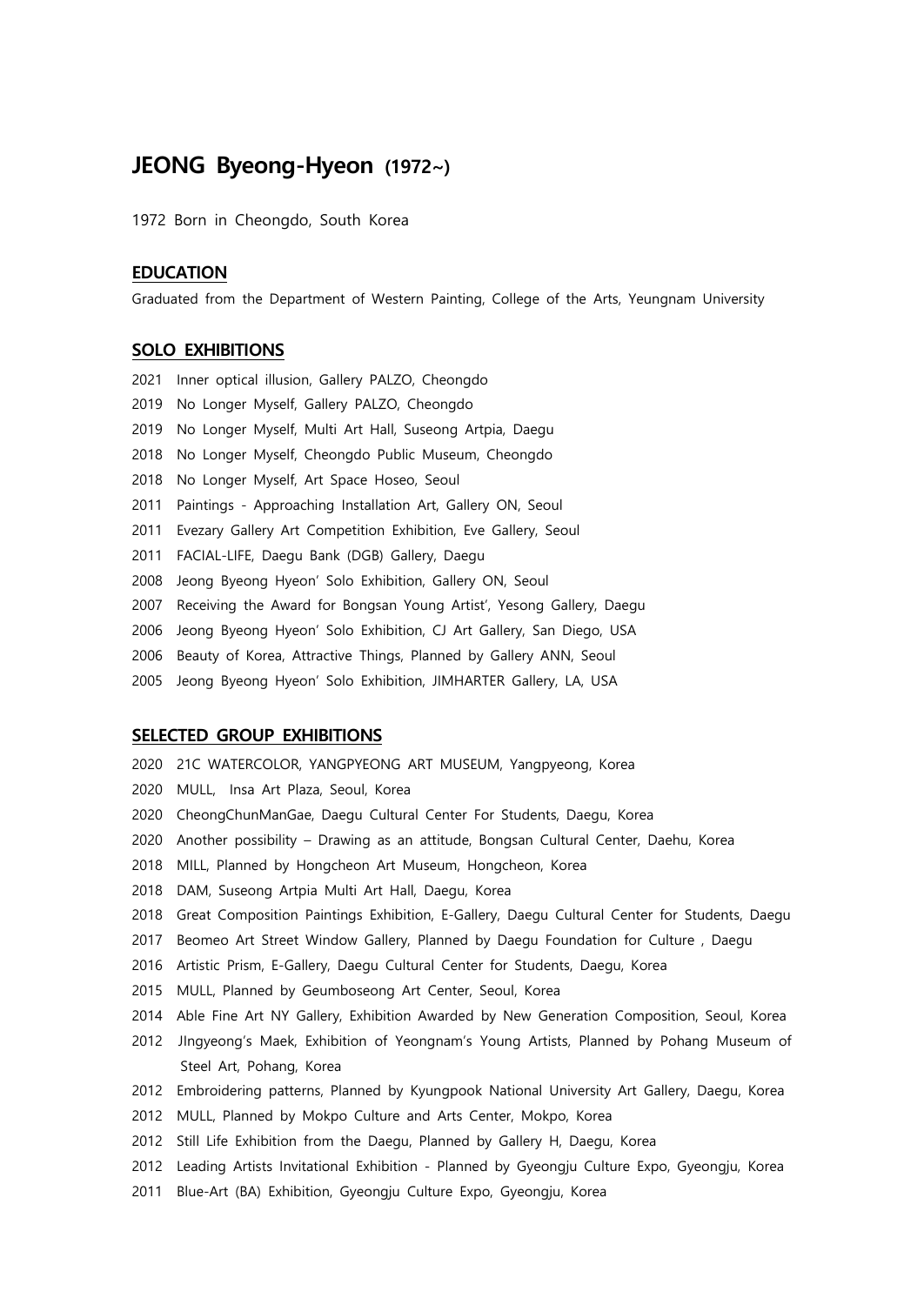- 2011 MULL, Planned by Sun Gallery, Seoul, Korea
- 2010 Special Exhibition of the Busan International Art Fair, BEXCO, Busan, Korea
- 2010 DAM, 14 Artists' Truth Exhibition, Debec Plaza Gallery, Daegu, Korea
- 2010 S.S.Collection, Global Village Gallery, Seoul, Korea
- 2010 The Painting of Cheongdo, Gallery H, Ulsan, Korea
- 2010 Happy New Year Exhibition, Global Village Gallery, Seoul, Korea
- 2009 Exhibition of 10 Korean and American Artists, CJ Art Gallery, San Diego, USA
- \* Participation in many other exhibitions.

### **AWARDS**

- 2011 Award for the Artist Selected by 'Evezary Gallery Art Competition Exhibition'
- 2006 Award for Bongsan Young Artist
- 2002 Grand Prize' of Korean Water-Color Painting Competition

### **ART FAIRS**

- 2021 Art Central 2021 Here/There, Hong Kong Convention and Exhibition Centre, Hong Kong
- 2021 Galleries Art Fair, COEX, Seoul, Korea
- 2020 Daegu Art Fair, EXCO, Daegu, Korea
- 2020 PLAS Contemporary Art Show, COEX, Seoul, Korea
- 2019 Daegu Art Fair, EXCO, Daegu, Korea
- 2019 Daegu Hotel Art Fair Hotel Laonzena, Daegu, Korea
- 2016 Seoul Open Art Fair(SOAF), COEX, Seoul, Korea
- 2016 Art Busan, BEXCO, Busan, Korea
- 2015 Art Busan, BEXCO Busan, Korea
- 2012 Kunstar 2012 Bolzano Biennale, Italy
- 2011 Seoul Open Art Fair, COEX, Seoul, Korea
- 2011 Daegu Art Fair, EXCO Daegu, Korea
- 2009 Beyond the Border International Contemporary Art Fair, San Diego, USA

### **COLLECTIONS**

Hoseo University, Cheongdo Museum, Korea OCI Material Co., Ltd., Korea E1 Co., Ltd., Evezary Co., Ltd., Korea Donghwa Housing Co., Ltd., Korea INO Architecture Co., Ltd., Korea Space Namu Foundation, Korea AND Company, Korea CJ Gallery, San Diego, USA Besides, private collections in Korea and USA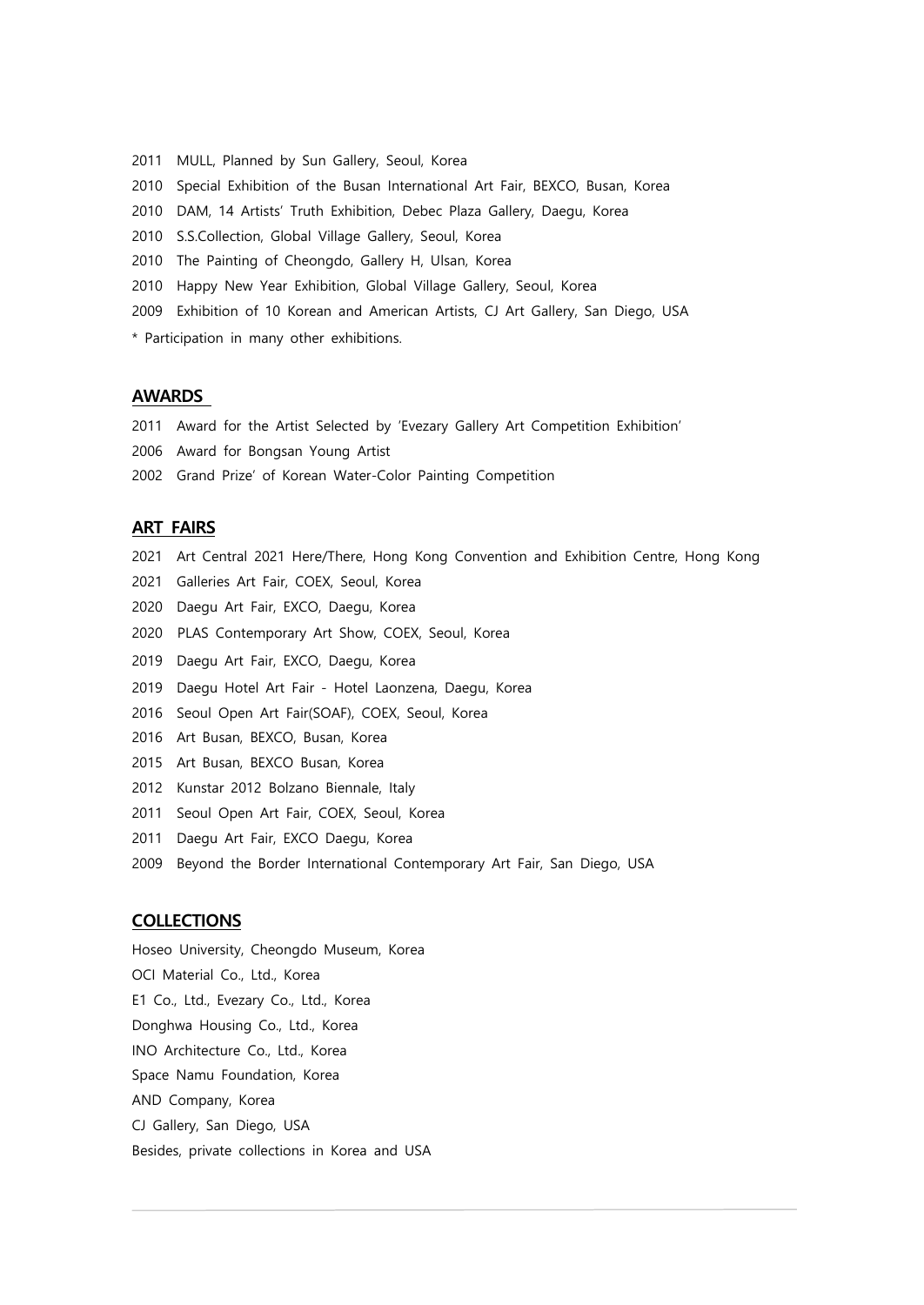# **정 병 현 (1972~)**

1972 경북 청도 출생 영남대학교 조형대학 서양화과 졸업

#### **초대 개인전**

2021 내면착시, 갤러리 팔조, 청도 2019 더 이상 내가 아니다, 갤러리 팔조, 청도 2019 더 이상 내가 아니다, 수성아트피아 멀티아트홀, 대구 2018 더 이상 내가 아니다, 청도공립박물관, 청도 2018 더 이상 내가 아니다, 아트스페이스호서, 서울 2011 회화- 설치에 다가가다, 갤러리 ON, 서울 2011 이브갤러리 작가공모 선정 작가전, 이브 갤러리, 서울 2011 FACIAL-LIFE, 대구은행 DGB 갤러리, 대구 2008 정병현 개인전, 갤러리 ON, 서울 2007 봉산젊은작가수상 기념 개인전, 예송갤러리, 대구 2006 정병현 개인전, CJ 갤러리, 샌디에고, 미국 2006 한국의 미 - 그 아름다움, 갤러리 ANN 기획, 서울 2005 정병현 개인전, JIMHARTER 갤러리, LA, 미국

### **초대 주요 그룹전**

2020 21C WATERCOLOR - 과거 현재 미래, 양평군립미술관, 양평 2020 또 다른 가능성 – 태도로서의 드로잉", 봉산문화회관 기획, 봉산문화회관, 대구 2020 MULL, 인사아트프라자, 서울 2020 청춘만개, 대구학생문화센터 e 갤러리, 대구 2018 MILL, 홍천미술관 기획, 홍천미술관, 홍천 2018 담, 수성아트피아 기획, 수성아트피아 멀티아트홀, 대구 2018 구상회화 대작전, 대구학생문화센터 e-갤러리, 대구 2017 범어아트스트리트 윈도우갤러리, 대구 문화재단 기획, 대구 2016 조형의 프리즘, 대구학생문화센터 e-갤러리, 대구 2015 MULL, 금보성아트센터 기획, 서울 2014 Able Fine Art NY Gallery - New Generation 공모 당선전, 서울 2012 진경의 맥, 영남의 청년작가전, 포항시립미술관 기획, 포항시립미술관, 포항 2012 결을 수놓다, 경북대학교 미술관 기획, 경북대학교미술관, 대구 2012 MULL, 목포문화예술회관 기획, 목포문화예술회관, 목포 2012 KUNSTAR 2012 볼쟈노 비엔날레, 이탈리아 2012 From the Daegu 정물과 정물전, Gallery H 기획, 대구 2012 정예작가초대전, 경주 세계문화 엑스포 기획, 경주 2011 B.A (Blue-Art)전, 경주 세계문화 엑스포, 경주 2011 MULL, 선화랑 기획, 서울 2010 부산국제아트페어 특별전, BEXCO, 부산 2010 담 – 14인의 진실 전, 대백프라자 갤러리, 대구